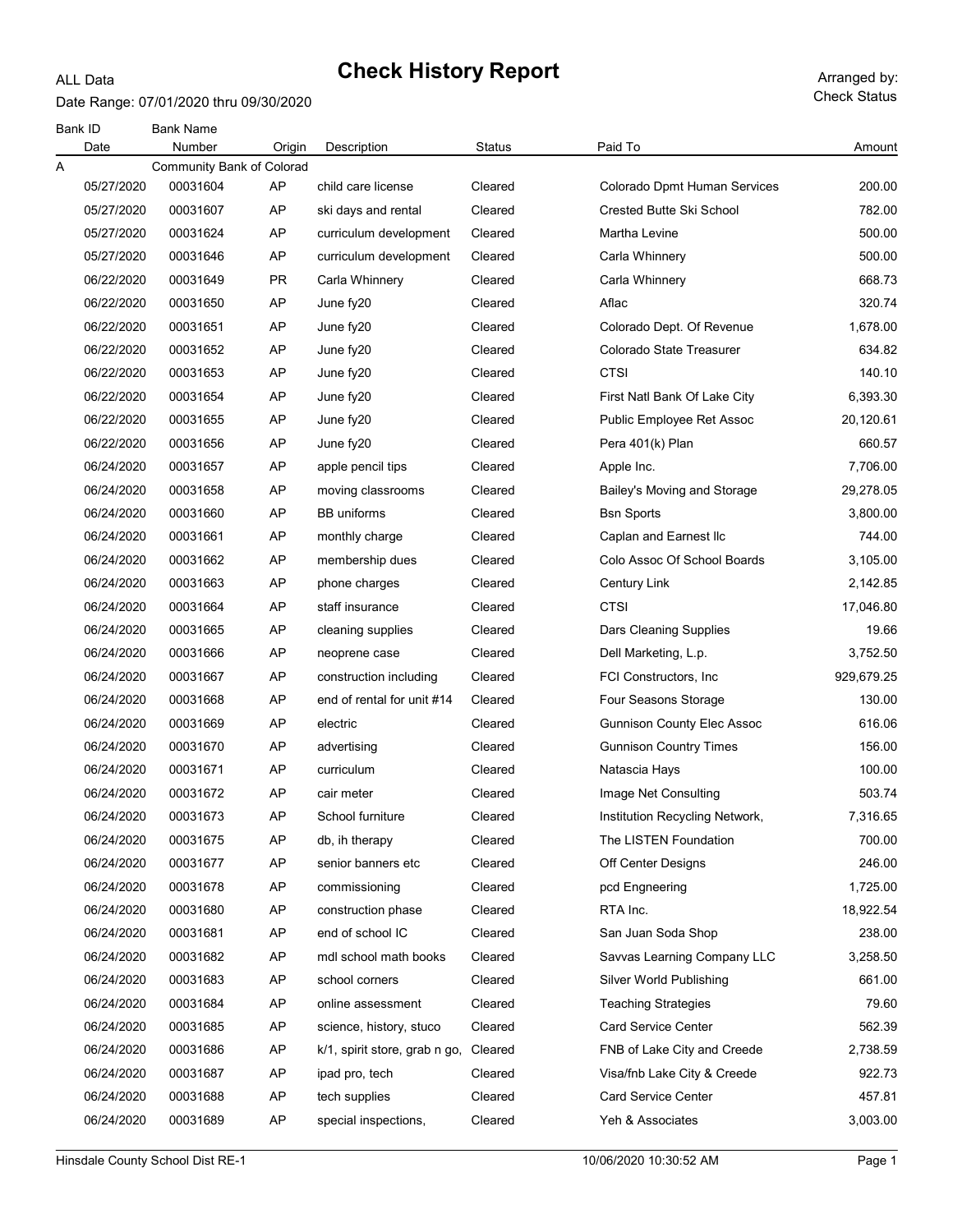### ALL Data

#### Date Range: 07/01/2020 thru 09/30/2020

Check Status

| Bank ID            | <b>Bank Name</b>   |              |                             |                   |                                   |                  |
|--------------------|--------------------|--------------|-----------------------------|-------------------|-----------------------------------|------------------|
| Date<br>07/23/2020 | Number<br>00031696 | Origin<br>PR | Description<br>Darren Hardy | Status<br>Cleared | Paid To<br>Darren Hardy           | Amount<br>139.55 |
| 07/23/2020         | 00031697           | PR           | Jennifer Reinhardt          | Cleared           | Jennifer Reinhardt                | 2,610.55         |
| 07/23/2020         | 00031698           | PR           | Suzanne Wallace             | Cleared           | Suzanne Wallace                   | 2,951.32         |
| 07/23/2020         | 00031699           | PR           | Carla Whinnery              | Cleared           |                                   | 658.52           |
| 07/23/2020         |                    | AP           |                             | Cleared           | Carla Whinnery                    | 1,765.00         |
|                    | 00031700           |              | July fy21                   |                   | Colorado Dept. Of Revenue         |                  |
| 07/23/2020         | 00031702           | AP           | July fy21                   | Cleared           | First Natl Bank Of Lake City      | 6,722.82         |
| 07/23/2020         | 00031703           | AP           | July fy21                   | Cleared           | Public Employee Ret Assoc         | 22,512.42        |
| 07/23/2020         | 00031704           | AP           | July fy21                   | Cleared           | Pera 401(k) Plan                  | 660.57           |
| 07/23/2020         | 00031705           | AP           | July fy21                   | Cleared           | Aflac                             | 320.74           |
| 07/23/2020         | 00031706           | AP           | equipment for gym           | Cleared           | <b>Bsn Sports</b>                 | 19,357.62        |
| 07/23/2020         | 00031707           | AP           | line charges                | Cleared           | Century Link                      | 2,005.80         |
| 07/23/2020         | 00031709           | AP           | cover for gym floor         | Cleared           | Covermaster                       | 10,755.27        |
| 07/23/2020         | 00031710           | AP           | staff insurance             | Cleared           | <b>CTSI</b>                       | 17,186.90        |
| 07/23/2020         | 00031711           | AP           | construction costs          | Cleared           | FCI Constructors, Inc.            | 897,415.89       |
| 07/23/2020         | 00031712           | AP           | storage rental              | Cleared           | Four Seasons Storage              | 65.00            |
| 07/23/2020         | 00031713           | AP           | electric                    | Cleared           | <b>Gunnison County Elec Assoc</b> | 479.48           |
| 07/23/2020         | 00031714           | AP           | transfer station fees       | Cleared           | <b>Hinsdale County</b>            | 160.00           |
| 07/23/2020         | 00031715           | AP           | school messenger            | Cleared           | <b>INTRADO</b>                    | 1,250.00         |
| 07/23/2020         | 00031716           | AP           | cordless wifi phones        | Cleared           | Lake City Computer Soutions, I    | 1,303.71         |
| 07/23/2020         | 00031717           | AP           | stipend for schedu          | Cleared           | Lydia Mcneese                     | 75.00            |
| 07/23/2020         | 00031718           | AP           | contruction phase           | Cleared           | NV <sub>5</sub>                   | 9,289.80         |
| 07/23/2020         | 00031719           | AP           |                             | Cleared           | Paxton/Patterson                  | 10,605.54        |
| 07/23/2020         | 00031720           | AP           | commissioning               | Cleared           | pcd Engneering                    | 1,885.00         |
| 07/23/2020         | 00031721           | AP           | stipend for scheduling      | Cleared           | Amanda Phillimore                 | 25.00            |
| 07/23/2020         | 00031722           | AP           | workers comp                | Cleared           | <b>Pinnacol Assurance</b>         | 6,152.00         |
| 07/23/2020         | 00031723           | AP           | construction phase          | Cleared           | RTA Inc.                          | 12,019.32        |
| 07/23/2020         | 00031724           | AP           | stipend for schedule        | Cleared           | Dan Scroggins                     | 75.00            |
| 07/23/2020         | 00031725           | AP           | school corner               | Cleared           | Silver World Publishing           | 2,193.00         |
| 07/23/2020         | 00031726           | AP           | chemistry, history books    | Cleared           | Card Service Center               | 3,689.64         |
| 07/23/2020         | 00031727           | AP           | stamps, senior bfast, etc   | Cleared           | <b>TIB Card Service Center</b>    | 356.26           |
| 07/23/2020         | 00031728           | AP           | monthly subscriptions       | Cleared           | FNB of Lake City and Creede       | 31.12            |
| 07/23/2020         | 00031729           | AP           | tech purchase               | Cleared           | <b>Card Service Center</b>        | 13.71            |
| 07/23/2020         | 00031730           | AP           | stipend for help in school  | Cleared           | Jennifer Reinhardt                | 75.00            |
| 07/23/2020         | 00031731           | AP           | broken sprinkler heads      | Cleared           | Your Sprinkler Company            | 115.00           |
| 07/23/2020         | 00031732           | AP           | soccer field                | Cleared           | Town Of Lake City                 | 1,757.00         |
| 07/23/2020         | DD.338             | PR           | July fy21                   | Cleared           | July fy21                         | 50,411.79        |
| 08/20/2020         | 00031734           | <b>PR</b>    | Darren Hardy                | Cleared           | Darren Hardy                      | 2,594.80         |
| 08/20/2020         | 00031735           | <b>PR</b>    | Jennifer Reinhardt          | Cleared           | Jennifer Reinhardt                | 2,610.55         |
| 08/20/2020         | 00031737           | <b>PR</b>    | Carla Whinnery              | Cleared           | Carla Whinnery                    | 658.51           |
| 08/20/2020         | 00031740           | AP           | August Payroll fy21         | Cleared           | First Natl Bank Of Lake City      | 6,586.33         |
| 08/20/2020         | 00031743           | AP           | ipad pro                    | Cleared           | Apple Inc.                        | 899.00           |
| 08/20/2020         | 00031744           | AP           | registration lunch          | Cleared           | Shawn Arthur                      | 54.63            |
|                    |                    |              |                             |                   |                                   |                  |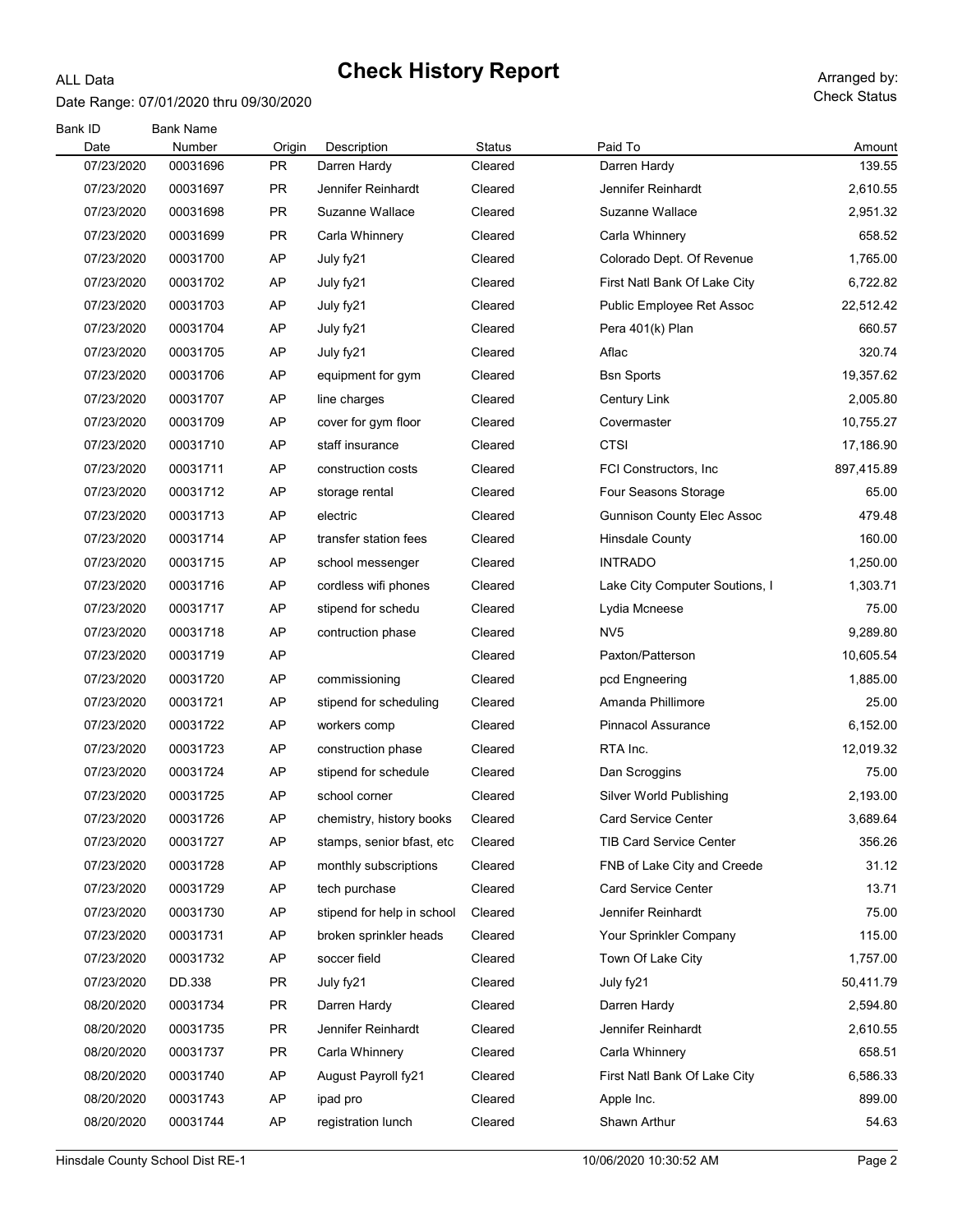### ALL Data

Date Range: 07/01/2020 thru 09/30/2020

| Bank ID<br>Date | <b>Bank Name</b><br>Number | Origin    | Description                              | Status      | Paid To                           | Amount     |
|-----------------|----------------------------|-----------|------------------------------------------|-------------|-----------------------------------|------------|
| 08/20/2020      | 00031745                   | AP        | padlock for storage                      | Cleared     | <b>Blue Spruce Bldg Materials</b> | 11.99      |
| 08/20/2020      | 00031746                   | AP        | monthy retainer                          | Cleared     | Caplan and Earnest Ilc            | 100.00     |
| 08/20/2020      | 00031747                   | AP        | artwork for building                     | Cleared     | Carol Robinson Photography        | 180.00     |
| 08/20/2020      | 00031748                   | AP        | mesh pro                                 | Cleared     | Cdw Government, Inc               | 8,109.22   |
| 08/20/2020      | 00031749                   | AP        | line charges                             | Cleared     | Century Link                      | 199.46     |
| 08/20/2020      | 00031750                   | AP        | rural legal services                     | Cleared     | Colorado Rural Schools Allianc    | 572.25     |
| 08/20/2020      | 00031751                   | AP        | August Payroll fy21                      | Cleared     | CTSI                              | 17,186.90  |
| 08/20/2020      | 00031752                   | AP        | 7 new computers                          | Cleared     | Dell Marketing, L.p.              | 12,427.94  |
| 08/20/2020      | 00031757                   | AP        | electricity                              | Cleared     | <b>Gunnison County Elec Assoc</b> | 734.70     |
| 08/20/2020      | 00031758                   | AP        | insurance stipend                        | Cleared     | Darren Hardy                      | 400.00     |
| 08/20/2020      | 00031759                   | AP        | kyocera, canon                           | Cleared     | Image Net Consulting              | 492.83     |
| 08/20/2020      | 00031760                   | AP        | classroom av                             | Cleared     | Lake City Computer Soutions, I    | 8,418.03   |
| 08/20/2020      | 00031762                   | AP        | construction phase                       | Cleared     | NV <sub>5</sub>                   | 13,025.89  |
| 08/20/2020      | 00031763                   | AP        | aspen grove image                        | Cleared     | Joy Pankratz                      | 80.00      |
| 08/20/2020      | 00031764                   | AP        | commissioning                            | Cleared     | pcd Engneering                    | 3,725.00   |
| 08/20/2020      | 00031765                   | AP        | framing of artwork                       | Cleared     | Rocky Mountain Frames & Troph     | 482.63     |
| 08/20/2020      | 00031766                   | AP        | construction phase                       | Cleared     | RTA Inc.                          | 12,019.32  |
| 08/20/2020      | 00031767                   | AP        | spanish books                            | Cleared     | Scholastic                        | 219.73     |
| 08/20/2020      | 00031768                   | AP        | elem                                     | Cleared     | School Mate                       | 156.00     |
| 08/20/2020      | 00031769                   | AP        | ads for staff                            | Cleared     | Silver World Publishing           | 3,330.00   |
| 08/20/2020      | 00031771                   | AP        | online assessment                        | Cleared     | <b>Teaching Strategies</b>        | 119.40     |
| 08/20/2020      | 00031772                   | AP        | teacher pay teachers                     | Cleared     | <b>TIB Card Service Center</b>    | 88.72      |
| 08/20/2020      | 00031773                   | AP        | ink supplies, shields                    | Cleared     | FNB of Lake City and Creede       | 1,417.05   |
| 08/20/2020      | 00031774                   | AP        | artwork, k-1                             | Cleared     | Visa/fnb Lake City & Creede       | 3,333.23   |
| 08/20/2020      | 00031775                   | AP        | field testing                            | Cleared     | Yeh & Associates                  | 11,708.74  |
| 08/20/2020      | DD.339                     | <b>PR</b> | August Payroll fy21                      | Cleared     | August Payroll fy21               | 49,232.98  |
| 07/23/2020      | 00031701                   | AP        | July fy21                                | Outstanding | Colorado State Treasurer          | 217.95     |
| 07/23/2020      | 00031708                   | AP        | changing physical address Outstanding    |             | Colorado Dpmt Human Services      | 200.00     |
| 08/20/2020      | 00031736                   | PR        | Suzanne Wallace                          | Outstanding | Suzanne Wallace                   | 2,951.32   |
| 08/20/2020      | 00031738                   | AP        | August Payroll fy21                      | Outstanding | Aflac                             | 320.74     |
| 08/20/2020      | 00031739                   | AP        | August Payroll fy21                      | Outstanding | Colorado Dept. Of Revenue         | 1,778.00   |
| 08/20/2020      | 00031741                   | AP        | August Payroll fy21                      | Outstanding | Public Employee Ret Assoc         | 22,901.99  |
| 08/20/2020      | 00031742                   | AP        | August Payroll fy21                      | Outstanding | Pera 401(k) Plan                  | 660.57     |
| 08/20/2020      | 00031753                   | AP        | construction                             | Outstanding | FCI Constructors, Inc.            | 998,096.60 |
| 08/20/2020      | 00031754                   | AP        | monthly storage rental                   | Outstanding | Four Seasons Storage              | 65.00      |
| 08/20/2020      | 00031755                   | AP        | sourcebooks                              | Outstanding | Lori Frech                        | 124.35     |
| 08/20/2020      | 00031756                   | AP        | Seeing Stars, Viv Kit                    | Outstanding | <b>Gander Publishing</b>          | 999.91     |
| 08/20/2020      | 00031761                   | AP        | db therapy                               | Outstanding | The LISTEN Foundation             | 400.00     |
| 08/20/2020      | 00031770                   | AP        | fire extinguisher inspection Outstanding |             | Superior Fire Prtctn              | 308.00     |
| 09/23/2020      | 00031776                   | <b>PR</b> | Darren Hardy                             | Outstanding | Darren Hardy                      | 2,594.80   |
| 09/23/2020      | 00031777                   | <b>PR</b> | Mariah McClung                           | Outstanding | Mariah McClung                    | 551.26     |
| 09/23/2020      | 00031778                   | <b>PR</b> | Jennifer Reinhardt                       | Outstanding | Jennifer Reinhardt                | 2,673.44   |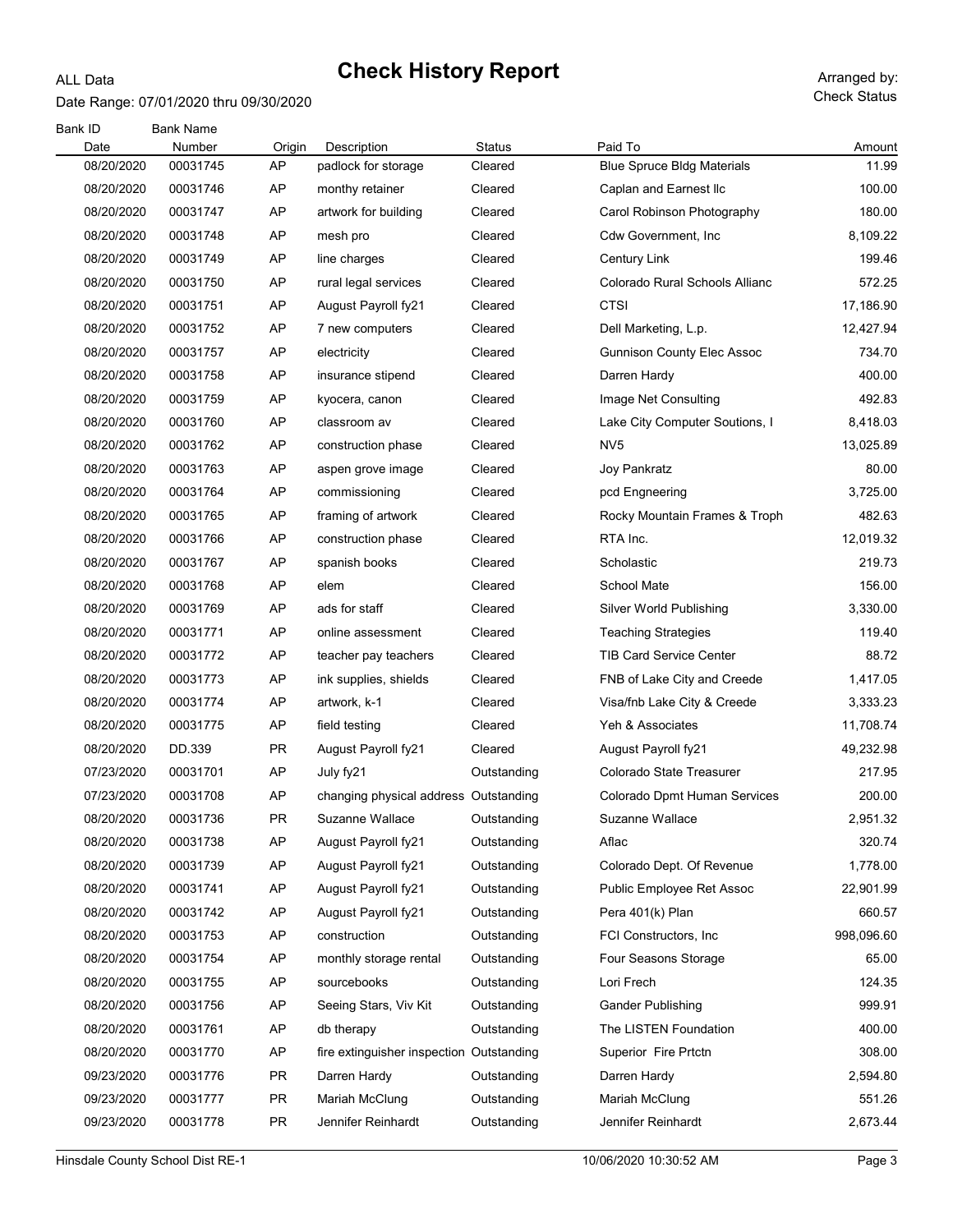### Date Range: 07/01/2020 thru 09/30/2020

ALL Data

| Bank ID<br>Date | <b>Bank Name</b><br>Number | Origin | Description                            | Status      | Paid To                           | Amount     |
|-----------------|----------------------------|--------|----------------------------------------|-------------|-----------------------------------|------------|
| 09/23/2020      | 00031779                   | PR     | Carla Whinnery                         | Outstanding | Carla Whinnery                    | 658.84     |
| 09/23/2020      | DD.340                     | PR     | Sept fy21                              | Outstanding | Sept fy21                         | 54,614.93  |
| 09/24/2020      | 00031780                   | AP     | Sept fy21                              | Outstanding | Aflac                             | 320.74     |
| 09/24/2020      | 00031781                   | AP     | Sept fy21                              | Outstanding | Colorado Dept. Of Revenue         | 1,834.00   |
| 09/24/2020      | 00031782                   | AP     | August Payroll fy21                    | Outstanding | Colorado State Treasurer          | 454.13     |
| 09/24/2020      | 00031783                   | AP     | Sept fy21                              | Outstanding | <b>CTSI</b>                       | 17,140.20  |
| 09/24/2020      | 00031784                   | AP     | Sept fy21                              | Outstanding | First Natl Bank Of Lake City      | 6,733.09   |
| 09/24/2020      | 00031785                   | AP     | Sept fy21                              | Outstanding | Public Employee Ret Assoc         | 23,999.44  |
| 09/24/2020      | 00031786                   | AP     | Sept fy21                              | Outstanding | Pera 401(k) Plan                  | 660.57     |
| 09/24/2020      | 00031787                   | AP     | picture hanging                        | Outstanding | American Maintenance, Inc.        | 1,502.82   |
| 09/24/2020      | 00031788                   | AP     | reading student license ES Outstanding |             | Amplify Education, Inc.           | 892.00     |
| 09/24/2020      | 00031789                   | AP     | reimbursement                          | Outstanding | Shawn Arthur                      | 30.00      |
| 09/24/2020      | 00031790                   | AP     | soft move in                           | Outstanding | Bailey's Moving and Storage       | 3,490.00   |
| 09/24/2020      | 00031791                   | AP     | hooks and adhesives                    | Outstanding | <b>Blue Spruce Bldg Materials</b> | 13.07      |
| 09/24/2020      | 00031792                   | AP     | Gym/PE equipment                       | Outstanding | <b>Bsn Sports</b>                 | 3,605.66   |
| 09/24/2020      | 00031793                   | AP     | prop/liab                              | Outstanding | Colorado School DistrictsSelf     | 20,626.00  |
| 09/24/2020      | 00031794                   | AP     | 52 yearbooks                           | Outstanding | Dove Graphics                     | 728.00     |
| 09/24/2020      | 00031795                   | AP     | august construction                    | Outstanding | FCI Constructors, Inc.            | 842,005.05 |
| 09/24/2020      | 00031796                   | AP     | ht-35 detail and annual                | Outstanding | FILE AUTOMOTIVE                   | 9,926.82   |
| 09/24/2020      | 00031797                   | AP     | storage unit rental                    | Outstanding | Four Seasons Storage              | 65.00      |
| 09/24/2020      | 00031798                   | AP     | classroom supplies                     | Outstanding | Lori Frech                        | 67.60      |
| 09/24/2020      | 00031799                   | AP     | electric                               | Outstanding | <b>Gunnison County Elec Assoc</b> | 1,192.69   |
| 09/24/2020      | 00031800                   | AP     | work study \$11.10/hr                  | Outstanding | <b>Brian Graham</b>               | 88.80      |
| 09/24/2020      | 00031801                   | AP     | class reimbursement                    | Outstanding | Elaine Gray                       | 30.00      |
| 09/24/2020      | 00031802                   | AP     | advertising                            | Outstanding | <b>Gunnison Country Times</b>     | 176.00     |
| 09/24/2020      | 00031803                   | AP     | <b>MTSs</b>                            | Outstanding | Rebecca Hall                      | 50.00      |
| 09/24/2020      | 00031804                   | AP     | insurance stipend                      | Outstanding | Darren Hardy                      | 400.00     |
| 09/24/2020      | 00031805                   | AP     | fuel for district                      | Outstanding | <b>Hinsdale County</b>            | 310.13     |
| 09/24/2020      | 00031806                   | AP     | reading counts                         | Outstanding | Houghton Mifflin Company          | 200.00     |
| 09/24/2020      | 00031807                   | AP     | software and license,                  | Outstanding | Illuminate Education Inc.         | 2,074.20   |
| 09/24/2020      | 00031808                   | AP     | meter usage                            | Outstanding | Image Net Consulting              | 113.29     |
| 09/24/2020      | 00031809                   | AP     | books                                  | Outstanding | John Wagner Public Library        | 431.02     |
| 09/24/2020      | 00031810                   | AP     | <b>MTSS</b>                            | Outstanding | Martha Levine                     | 50.00      |
| 09/24/2020      | 00031811                   | AP     | laser bar code labels                  | Outstanding | The Library Store                 | 209.77     |
| 09/24/2020      | 00031812                   | AP     | therapy for db                         | Outstanding | The LISTEN Foundation             | 500.00     |
| 09/24/2020      | 00031813                   | AP     | annual renewal                         | Outstanding | Mandarin Library Automation       | 500.00     |
| 09/24/2020      | 00031814                   | AP     | classroom supplies                     | Outstanding | Mindy McClung                     | 115.28     |
| 09/24/2020      | 00031815                   | AP     | <b>MTSS</b>                            | Outstanding | Lydia Mcneese                     | 119.73     |
| 09/24/2020      | 00031816                   | AP     | middle school fees                     | Outstanding | Monte Vista Middle School         | 200.00     |
| 09/24/2020      | 00031817                   | AP     | reimbursement                          | Outstanding | <b>Emily Motsinger</b>            | 80.00      |
| 09/24/2020      | 00031818                   | AP     | cpr training, pencil boxes             | Outstanding | Nathan Motsinger                  | 37.37      |
| 09/24/2020      | 00031819                   | AP     | construciton phase                     | Outstanding | NV <sub>5</sub>                   | 7,717.05   |